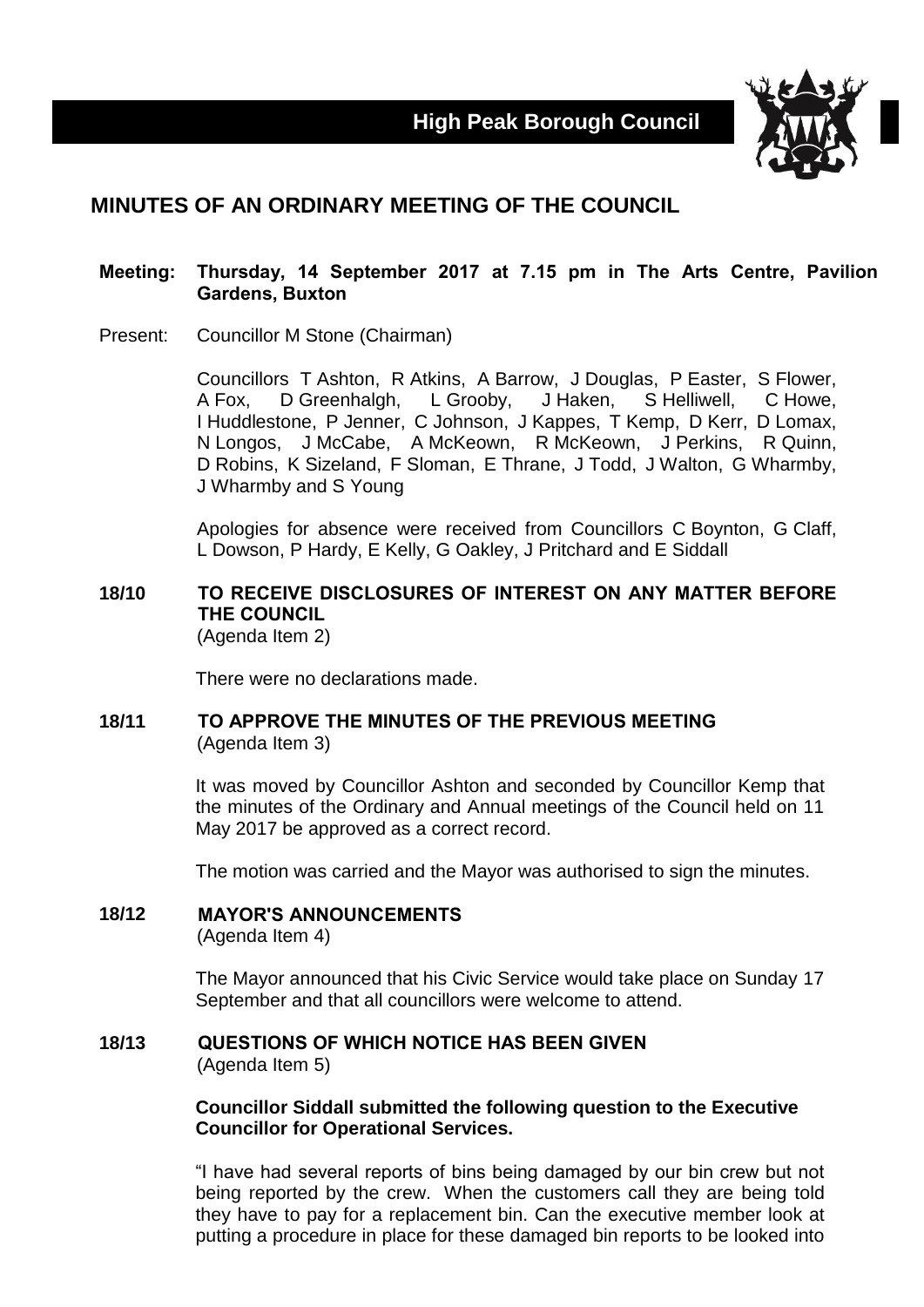and where damage has occurred, but not been reported by the crew, a free replacement of the bin could be offered?"

# **Response from Executive Councillor for Operational Services**

"I shall be speaking to our colleagues at Alliance Environmental Services to ensure that they continue to keep thorough and accurate records of damaged bins. Where there is doubt about the accuracy of such records I shall impress upon them the requirement to provide a replacement at their cost."

# **18/14 TO APPROVE THE RECOMMENDATIONS FROM THE EXECUTIVE - 15 JUNE 2017**

(Agenda Item 6)

# **a) Performance Framework 2017/18 (incorporating the Annual Report 2016/17 and revised Corporate Plan 2017-2019)**

It was moved by Councillor Thrane and seconded by Councillor Ashton that the revised Corporate Plan be approved.

When put to the meeting it was RESOLVED accordingly.

#### **18/15 TO APPROVE THE RECOMMENDATIONS FROM THE AUDIT AND REGULATORY COMMITTEE - 26 JULY 2017** (Agenda Item 7)

# **a) Annual Treasury Management Report 2016/17**

It was moved by Councillor Robins and seconded by Councillor Sloman that Annual Treasury Management Report 2016/17 be approved.

When put to the meeting it was RESOLVED accordingly.

# **b) Treasury Management Update – Mid-Year Report 2017/18**

It was moved by Councillor Robins and seconded by Councillor Sloman that the current Treasury Management position (as at 30th June 2017) be noted and that approval be given to amend signatories on RBS accounts.

When put to the meeting it was RESOLVED accordingly.

# **18/16 NOTICE OF MOTION - CCG CONSULTATIONS**

(Agenda Item 8)

It was moved by Councillor A. McKeown and seconded by Councillor Greenhalgh that:

This council notes: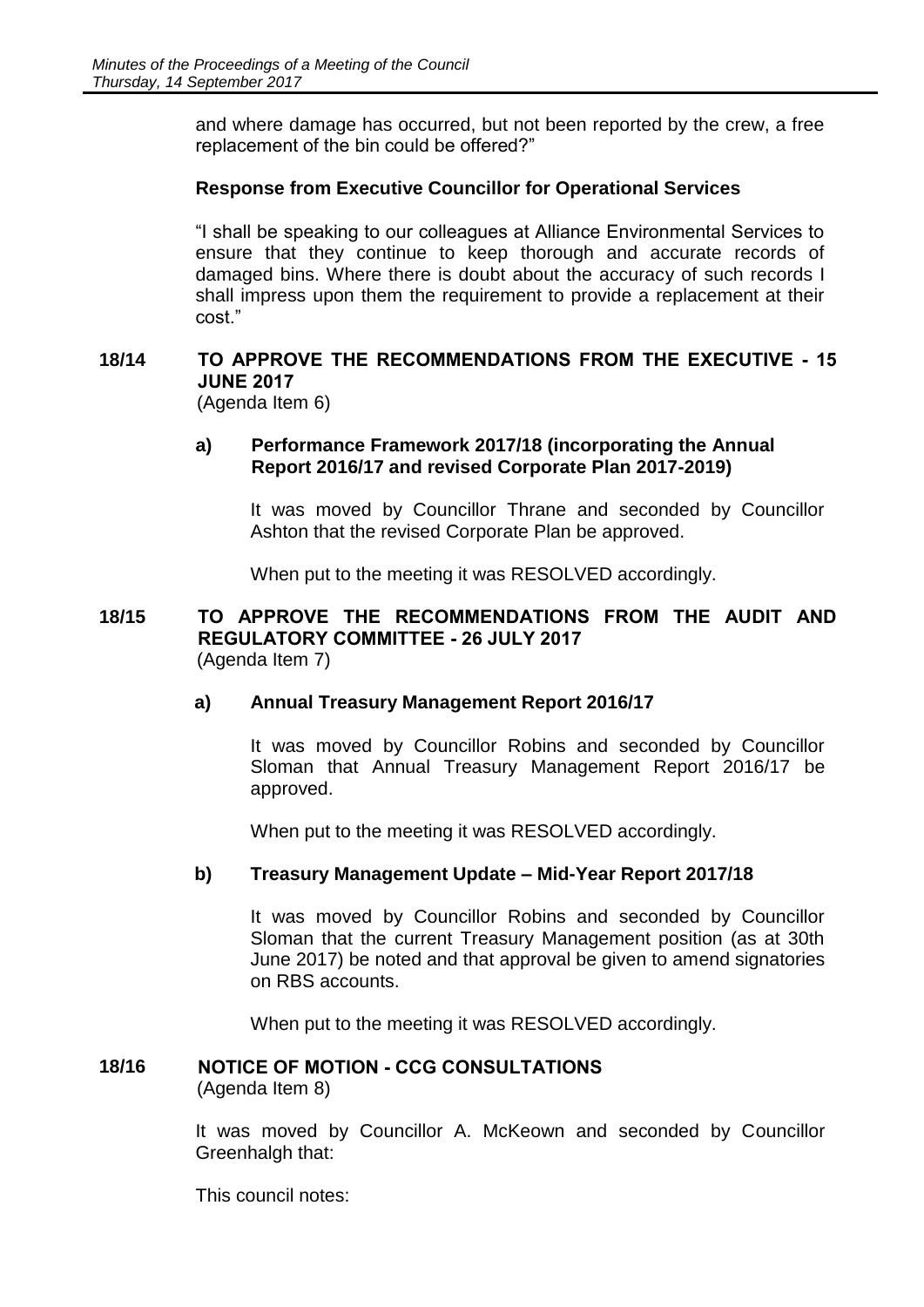- 1. The recent consultation exercise and its result completed by the North Derbyshire and Hardwick Clinical Commissioning Groups into their 'Better Care Closer to Home' proposals.
- 2. The recently announced consultation by the Tameside and Glossop Clinical Commissioning Group on its 'Intermediate Care Review'.

This council further notes:

- 1. The distress and 'trust deficit' caused by the decision of the North Derbyshire and Hardwick Clinical Commissioning Group's to remove services from the Cavendish Hospital.
- 2. The limited information in the proposals of both the North Derbyshire and Hardwick Clinical Commissioning Group's and the Tameside and Glossop Clinical Commissioning Group proposals for the future sustainability of the locally valued Cavendish and Shire Hill Hospitals should their proposals be fully implemented.

This council resolves:

- 1. To support local residents in campaigning for the retention and enhancement of local NHS services at the most appropriate local sites as deemed by our residents.
- 2. To press both the North Derbyshire and Hardwick Clinical Commissioning Groups and the Tameside and Glossop Commissioning Group to retain services at our valued local hospitals.
- 3. To encourage local residents to respond to the current consultation by highlighting the consultation via the council's social media, website and reception space.

An amendment was proposed by Councillor Young and seconded by Councillor McCabe as follows:

This Council notes:

- 1. The outcomes of the recent consultation exercises completed by the North Derbyshire and Hardwick Clinical Commissioning Groups (CCGs) on their 'Better Care Closer to Home' proposals.
- 2. Its robust response to those outcomes following the debate at Community Select (see attached annex) on 2 August 2017.
- 3. The recently announced consultation by the Tameside and Glossop Clinical Commissioning Group on its 'Intermediate Care Review'.
- 4. The briefing meeting on the 'Intermediate Care Review' for councillors arranged for 25 September 2017 and the inclusion of the consultation on the draft agenda for Community Select Committee on 4 October 2017.